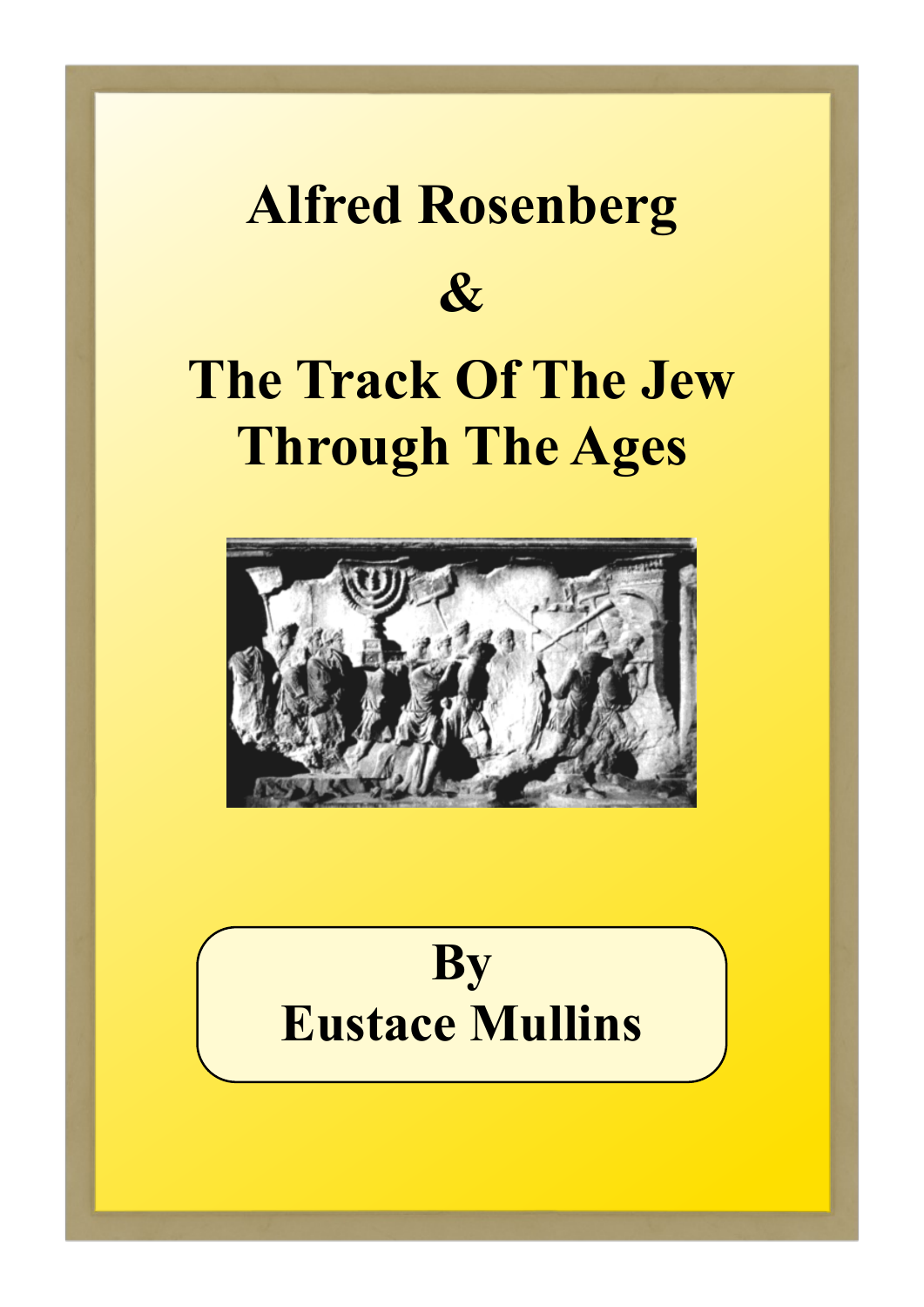## **Alfred Rosenberg & The Track Of The Jew Through The Ages Eustace Mullins**

## **INTRODUCTION**



Alfred Rosenberg was born in 1893 in Reval\* in the Russian Empire and studied architecture in the Riga Polytechnical Institute where he obtained his diploma in 1917. In his youth he read with avid interest the works of Kant and the German Idealists, as well as Schopenhauer, Nietzsche, Wagner and Houston Stewart Chamberlain. But it was his discovery of Indian philosophy that served as the deepest spiritual inspiration of his life. As he comments on the primacy of the contemplative life in Indian thought, "How far

we are here from all greed for power and money, from all rapacity and intolerance, all pettiness and arrogance." (p.40)\*\*

[\*Today Tallinn, capital of Estonia. \*\*All references are to the present edition.]

In 1918, Rosenberg emigrated to Germany, at first Berlin and then Munich, where he met Dietrich Eckart and contributed to his magazine *Auf gut Deutsch*. It was through Eckart that Rosenberg met Hitler. Rosenberg had already in January 1919 joined the NSDAP, that is, before Hitler, who joined only in October of that year. However, Rosenberg was not very close to Hitler as a political aide, and was more or less restricted to the editorial office of the newspaper *Völkischer Beobachter* (Nationalist Observer) to which he contributed several articles. The *Völkischer Beobachter* was the name given to the *Münchener Beobachter* when the latter was acquired by the Thule Society in August 1919. In December 1920, the paper was bought by the NSDAP and edited by Dietrich Eckart until his death in 1923, when Rosenberg assumed an editorial position.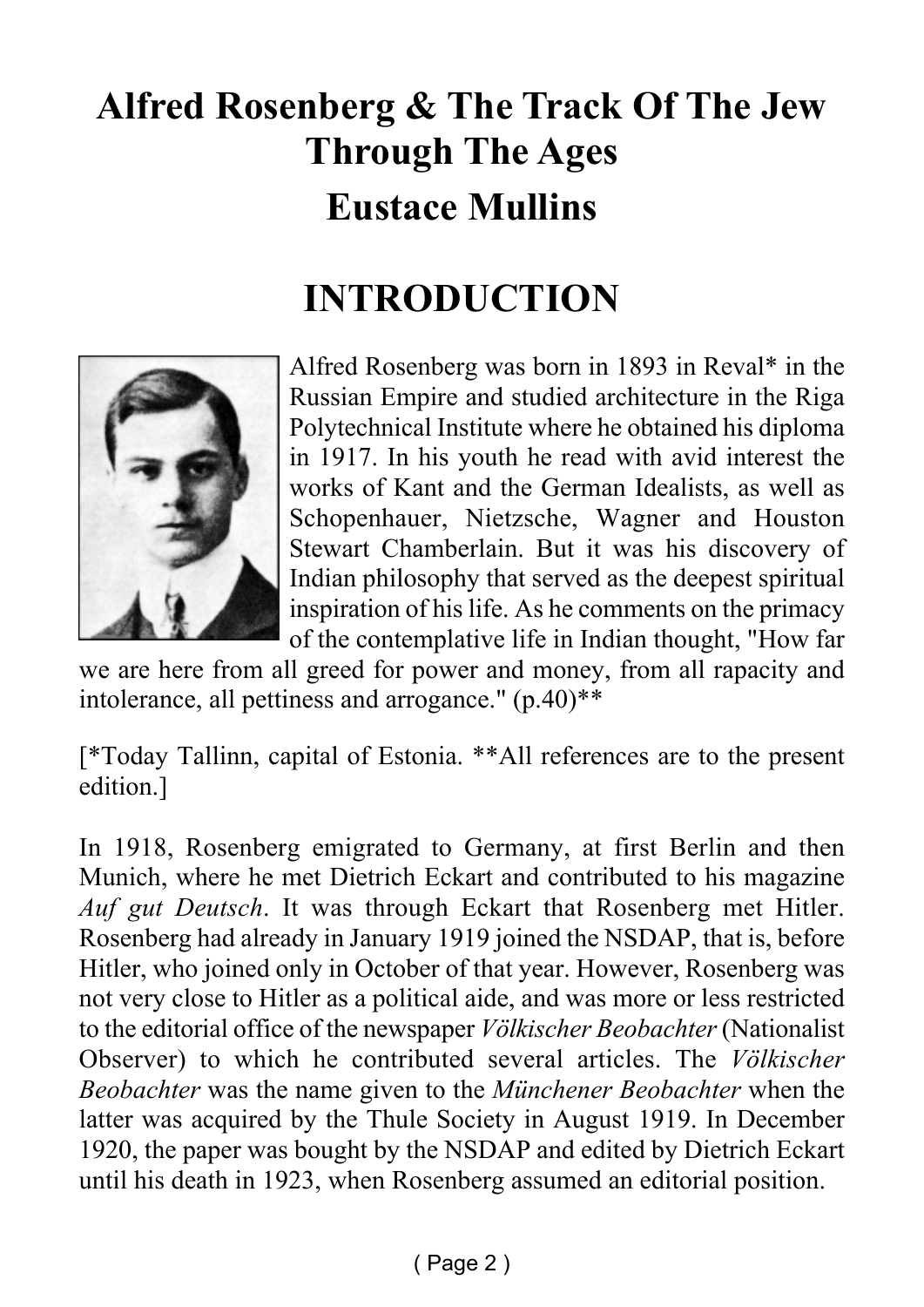Influenced both by his reading of anti-Semitic authors and by his first-hand experience of the involvement of the Jews in the Russian Revolution, Rosenberg turned his mind to the Jewish question already during the end of the first World War. In 1919, he composed the present classic study of the Jews.\* In 1929, he instituted a 'Kampfbund fur deutsche Kultur' (Militant League for German Culture) which lasted until 1934. The members and supporters of this society included the publishers Hugo Bruckmann and Julius Lehmann and leaders of the Wagner Society such as Winifred Wagner, Houston Stewart Chamberlain's widow, Eva, and Richard Wagner's friend, Baron Hans von Wolzogen. The society's main aim was to combat modernism in its manifold forms as Expressionist art, Bauhaus architecture and atonal music. In 1930, Rosenberg became a National Socialist member of parliament and published his cultural history *Mythus des zwanzigsten Jahrhunderts,* which he designed as a continuation of Chamberlain's *Die Grundlagen des neunzehnten Jahrhunderts* (1899). In 1933, after Hitler's accession to power, Rosenberg was named leader of the foreign political department of the NSDAP but he did not exert much influence in this position. In 1934, he was placed in charge of the intellectual and philosophical education of the NSDAP.

 [\*The first edition of Die Spur des Juden im Wandel der Zeiten was published in 1920 in Munich by Boepple (Deutscher Volksverlag). I have used for my translation Rosenberg's slightly improved edition of 1937 which was published by the Zentralverlag der NSDAP, Franz Eher Publishers, Munich.]

During the war, in July 1940, there was established the Einsatzstab Reichsleiter Rosenberg (the Rosenberg Task Force) which was responsible for the collection of art materials that were considered as belonging rightly to Germany's European Reich. In 1941, after the invasion of the USSR, Rosenberg obtained a ministerial appointment, as Minister for the Occupied Eastern Territories, though he ran into regular conflicts with the brutal Gauleiter Erich Koch who was made Reichskommissar of the Ukraine.\* At the end of the war, in May 1945, Rosenberg was captured by Allied troops and tried at Nuremberg. Unlike Albert Speer, he did not plead guilty and refused to distance himself from National Socialism itself – even though he had clearly been opposed to many of its leading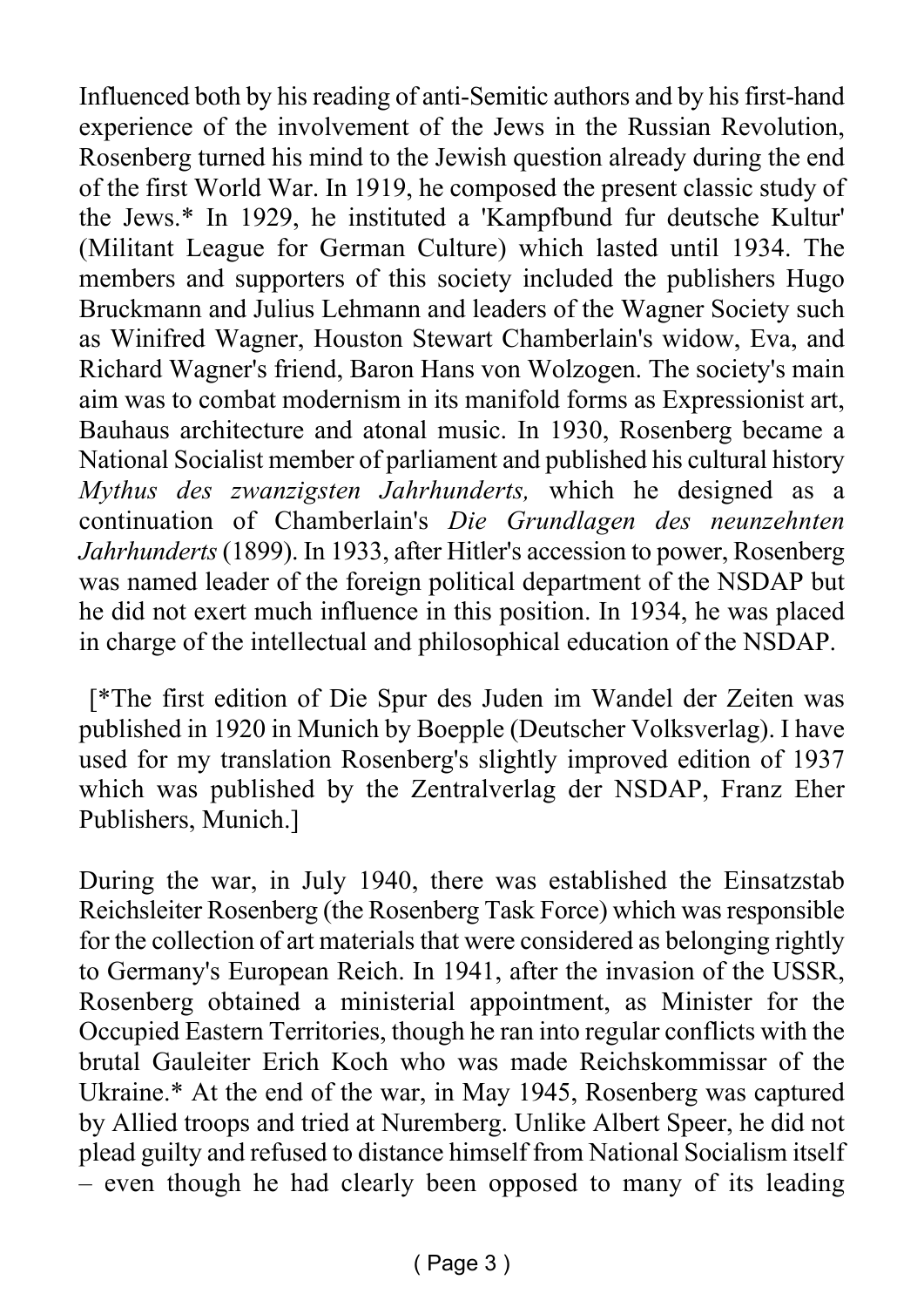personalities, especially Goebbels, Bormann and Himmler, who had had greater influence on Hitler and consequently greater executive power in the Reich. Rosenberg was found guilty by the Nuremberg Tribunal and hanged on 16 October 1946.

[\*At the end of the war, Koch went into hiding and was not found by Allied forces until May 1949. He was judged and sentenced to death in 1959, though his sentence was commuted to life-imprisonment, perhaps because the Russians believed he might have information regarding art confiscated by the National Socialists from Tsarskoe Palace.]

In his memoirs called *Letzte Aufzeichnungen* (Final Notes), written during his imprisonment between 1945 and 1946, Rosenberg described the entire National Socialist movement as a response to the Jewish question:

National Socialism was the European answer to a century-old question. It was the noblest of ideas to which a German could give all his strength. It made the German nation a gift of unity, it gave the German Reich a new content. It was a social philosophy and an ideal of blood-conditioned cultural cleanliness. National Socialism was misused, and in the end demoralised, by men to whom its creator had most fatefully given his confidence. The collapse of the Reich is historically linked with this. But the idea itself was action and life, and that cannot and will not be forgotten. As other great ideas knew heights and depths, so National Socialism too will be reborn someday in a new generation steeled by sorrow, and will create in a new form a new Reich for the Germans. Historically ripened, it will then have fused the power of belief with political caution. In its peasant soil it will grow from healthy roots into a strong tree that will bear sound fruit. National Socialism was the content of my active life. I served it faithfully, albeit with some blundering and human insufficiency. I shall remain true to it as long as I still live.\*

[\*See Memoirs of Alfred Rosenberg, tr. Eric Posselt, Chicago: Ziff-Davis, 1949.]

As for the Jewish question itself, he explained that: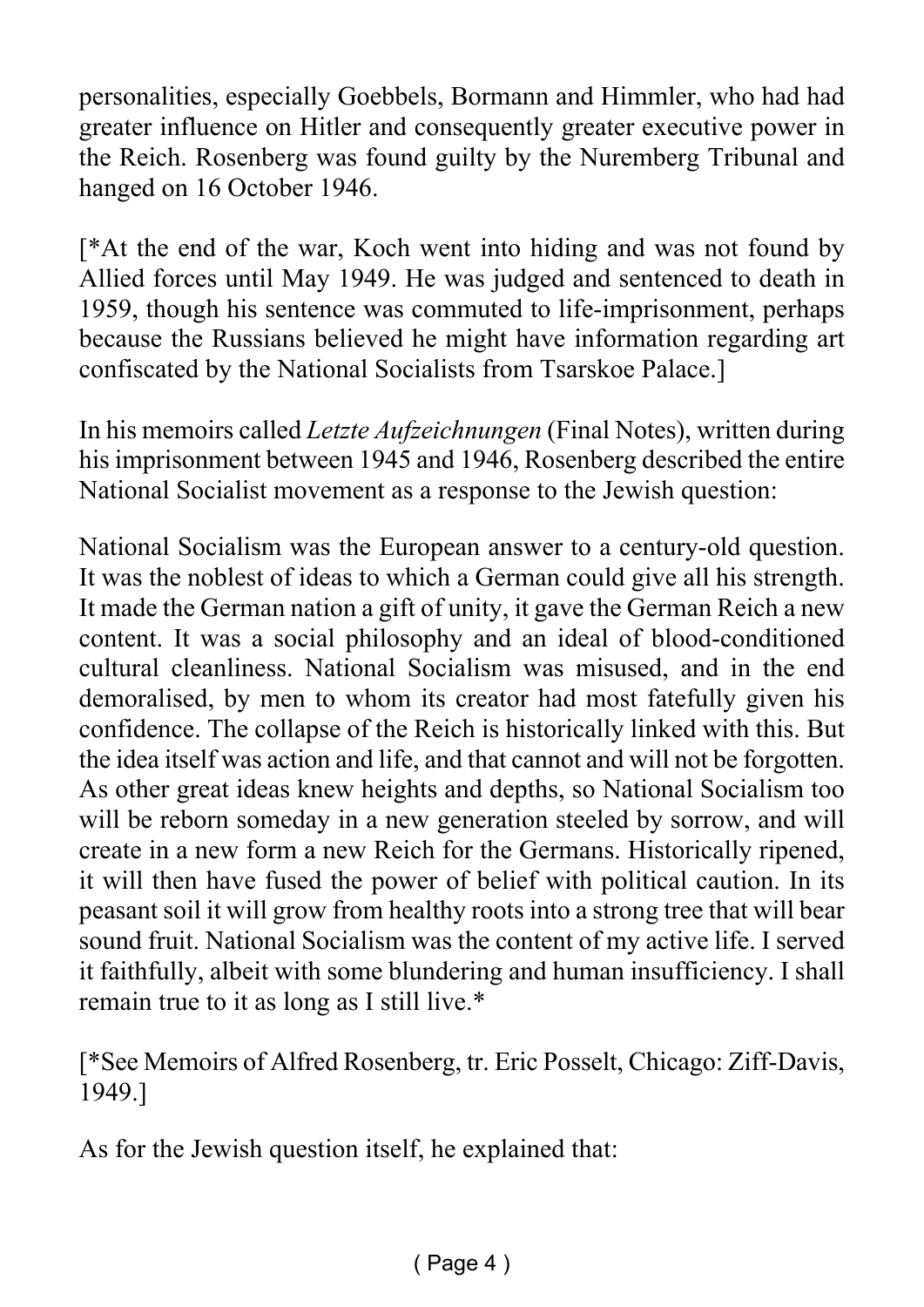The war against Jewry came about because an alien people on German soil arrogated the political and spiritual leadership of the country, and, believing itself triumphant, flaunted it brazenly. Today, however, the mere protest against such a phenomenon places anyone demanding a clean-cut differentiation between these opposing camps under so much suspicion that nobody dares raise the issue without being accused of preparing another Auschwitz. And yet, history does not stand still. The forces of life and blood exist and will be effective.

The depth of Rosenberg's understanding of the dangers of a Jewish rule of European society is evident already in his first major work on the Jews, The Track of the Jew through the Ages. Focussing on the defects of the Jewish mind itself as the source of these dangers, Rosenberg outlines, in the first part of this work,\* the formation of the Jewish mind from the earliest times to the present. In the second part, he surveys the history of Jewish involvement in European politics, especially in Portugal, France, Germany and Russia and also examines the contribution of the Masonic societies, from the 18th century onwards, to the revolutionary movements that brought about the fateful emancipation of the European Jews. In the last part, he analyses more carefully the special characteristics and limitations of the Jewish intellect and proposes his own solution to the Jewish question.



[\*I have in my edition divided the text into three parts to facilitate reading and comprehension.]

Rosenberg begins by pointing out that the Jewish diaspora antedated the Babylonian Exile of the 6th century B.C. The Jews, who are essentially marked by financial talents and ambitions, had been tempted by commercial possibilities to disperse throughout the Mediterranean and North Africa long before they began to move eastwards after the Exile. What is significant about their earliest commercial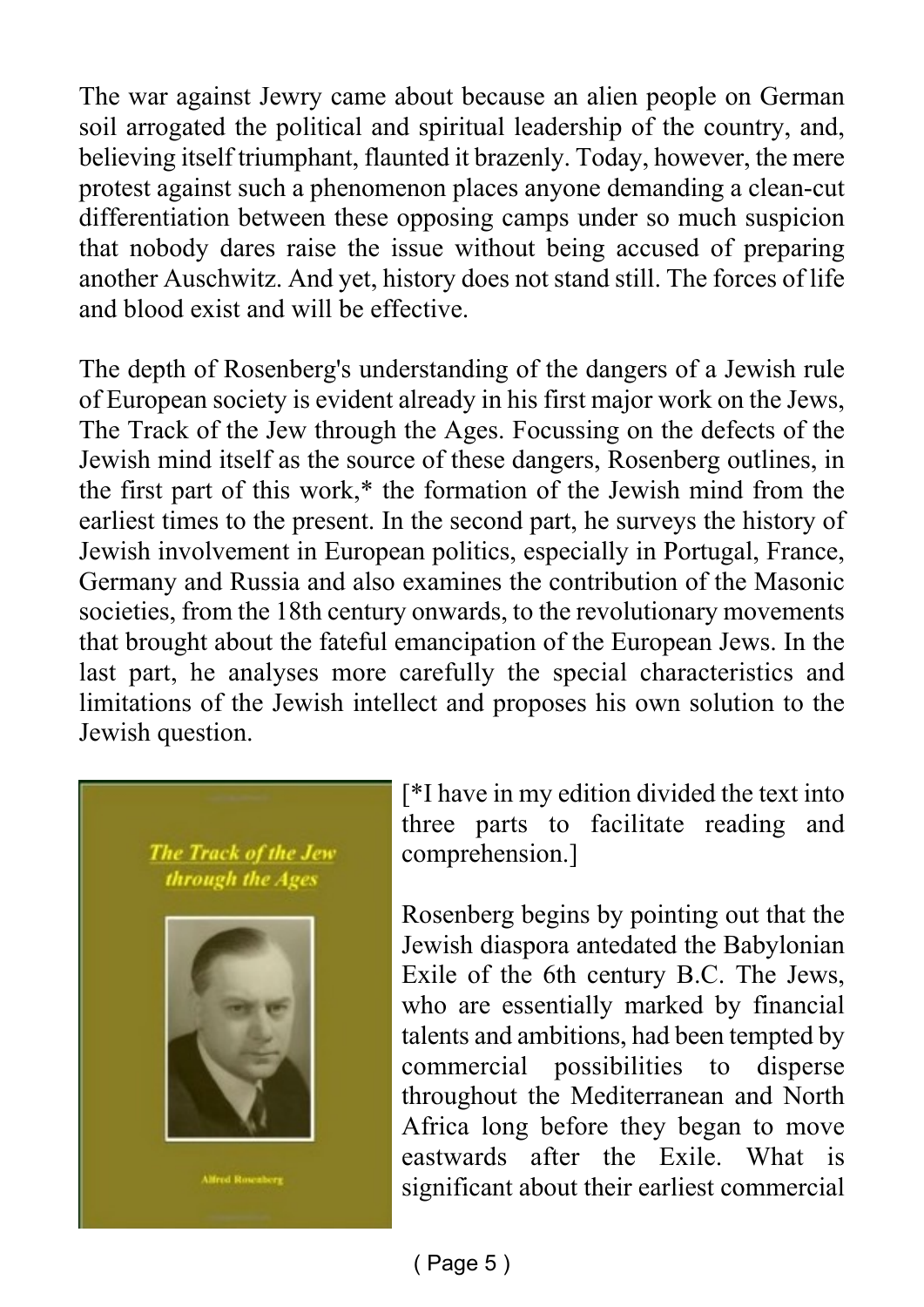activities is that they were invariably marked by usury and deception, while in mediaeval Spain and Portugal they flourished on slave-trade as well. By lending money to princes for their military adventures as well as for their private luxuries, the Jews acquired a significant power at the courts that resulted in the acquisition of preferential rights and privileges. It was the rise of this ill-gained Jewish power that drove the local populations into the anti-Semitic agitations and persecutions that finally erupted in many European countries. Guilds of craftsmen that were, up until the 13th and 14th centuries, open to the Jews began to close their doors and the Jews were soon forced to live in ghettos for their own safety to avoid the periodic outbursts of anti-Semitic violence. Attempts on the part of governments to forbid usury and to force the Jews to take up manual labour came to nothing since the Jews always found ways of getting round these laws.

Rosenberg reveals that the main reason why the Jew was so successful in his commercial undertakings was the fact that Jewish moral laws blatantly permitted dishonesty in transactions with non-Jews. This is indeed what forced the German philosopher Fichte to exclaim:

"Let the Jews continue not to believe in Jesus Christ, let them not believe in any god at all, as long as they do not believe in two different moral laws and a god hostile to humanity". (p.25)

Coupled with this moral ambivalence of the Jews is their intolerance of any religion apart from their own. This intolerance extended even to Jewish apostates like Uriel d'Acosta and Spinoza. Rosenberg perceptively notes the essential similarity between the intolerance of Talmudic Judaism and the dogmatic rigidity of the Marxist system which "gives an answer to all questions and excludes debates". As he puts it:

This spirit which leads the troops of anarchy diplomatically and brutally at the same time, conscious of its goal, is the religious, economic, political and national spirit of fundamental intolerance that has developed from a racial foundation; it knows only universalism of religion (that is, the rule of the Jewish god), Communism (that is, slave states), world revolution (civil war in all forms) and the internationalism of all Jews (that is, their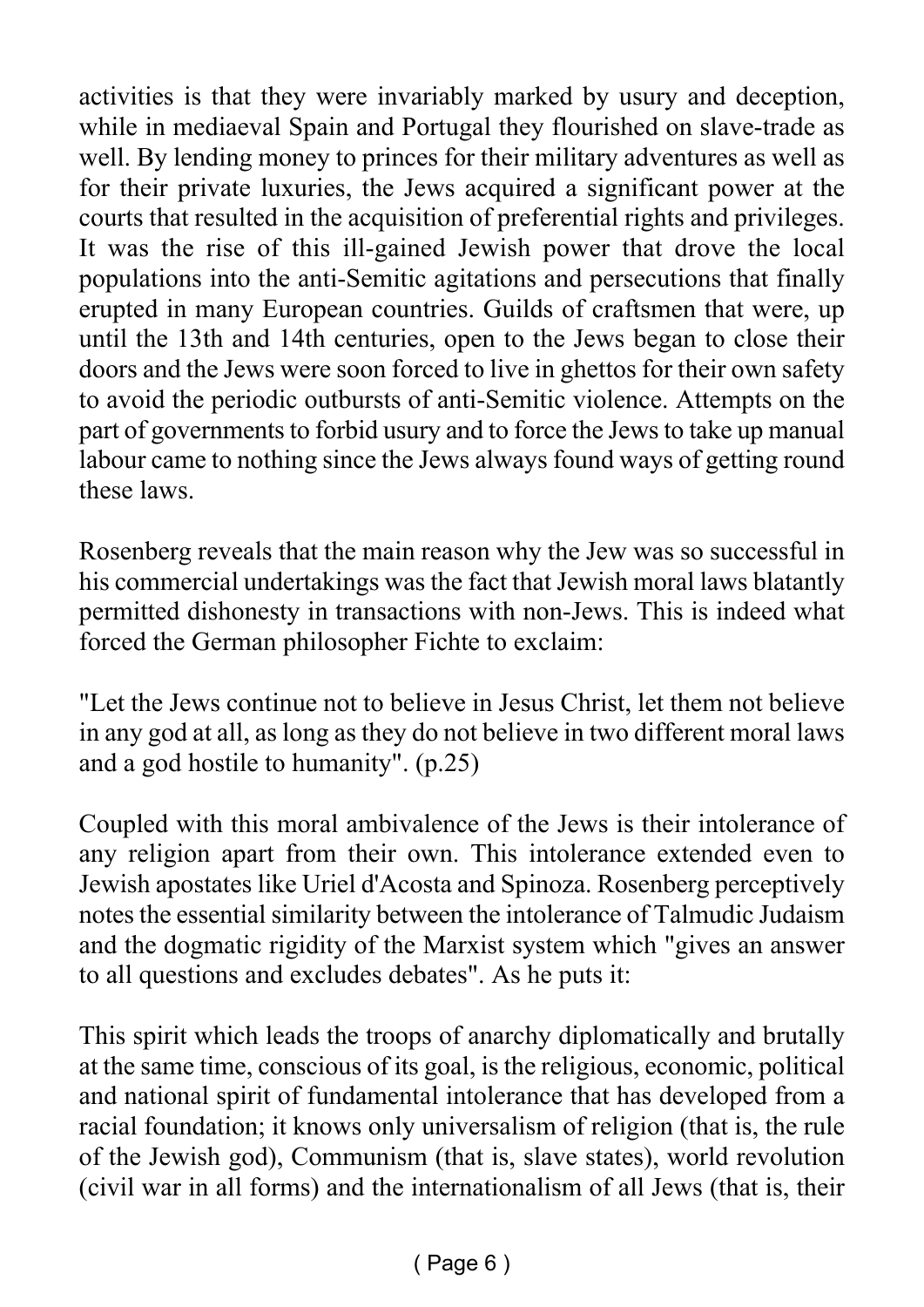world-rule). That is the spirit of unrestrained and unscrupulous rapacity: the black, red and golden International are the dreams of the Jewish "philosophers" from Ezra, Ezekiel and Nehemiah to Marx, Rothschild and Trotsky.

This is in marked contrast to the tolerance of the ancient Indians and Germans. Indeed, it is to the tolerance of the Persian Achaemenid rulers that the Jews owe their present existence since it was Darius I who allowed the Jews to return to their homeland after their exile in Babylon.

On the other hand, the Judaism that was crystallised in this period was itself marked by what the historian Eduard Meyer calls "the arrogant denigration whereby all other peoples in comparison to the people chosen by the world-ruling God became heathens destined to destruction". Thus Meyer concludes:

The priestly codex is the basis of Judaism which exists unchanged from the introduction of the Law by Ezra and Nehemiah in 445 B.C. to the present day, with all the crimes and monstrosities, but also with the goal-oriented, ruthless energy that has been inherent in it from the beginning and that produced, along with Judaism, its complement, hatred of the Jews. (P.41)

The ghetto which came to characterise the Jewish existence in later times was indeed originally formed by the desire of the Jews themselves for cultural separation from their host peoples. Later, when the resentment of the local population turned violent, the ghetto served also as a protection against injury. Gradually, ghettoisation and various limitations of property and immigration were seen to be necessary to protect the local population itself from the Jewish influence. As Rosenberg points out:

The men of those times dealt on the basis of bitter experience and did not allow themselves to be led by obviously stupid slogans and effusive lack of criticism as our present-day "civilised" public in Europe allows itself to be without resistance. Only immigration laws can save us too from the present-day Jewish rule or we must decide to become more efficient and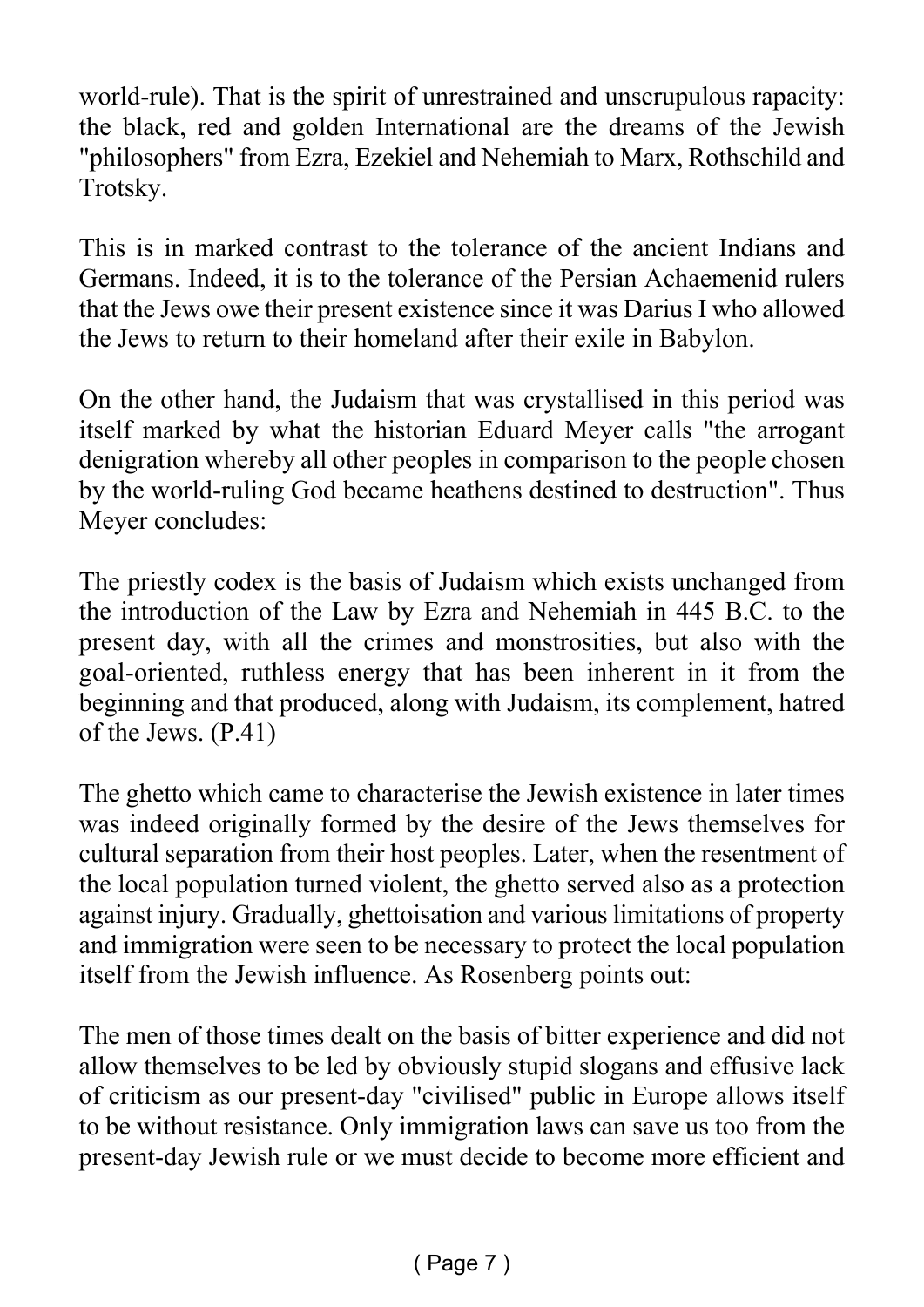unscrupulous than the Jew. (The National Socialist state has, of course, for the first time done that).

One of the most characteristic and significant signs of the hostility of the Jews towards the Europeans is their hatred of Christianity. Rosenberg gives samples of this hatred from the Talmud as well as from the work called Toledot Yeshu which purports to give an account of the life of Jesus. Indeed it is not surprising that the Church increasingly proscribed Jewish works:

Let us imagine the situation: in Christian states there live a foreign people who bitterly revile the founder of the state religion in their books, who all week in the synagogue utter the curse of their god on the Christians and in other ways too make no secret of their hatred. Even a less self-conscious Church than the Roman would have had to take up mass measures to put an end to this situation.

It is interesting that the burnings of Jewish books that began in the 13th century were in fact initiated by Jews themselves who opposed the "heretical" writings of Moses Maimonides. Similarly, the burnings of the Talmud that followed were instigated primarily by converted Jews, who showed the same intolerance in their new-found Catholicism as in their previous Judaism. Rosenberg goes so far as to ascribe the anti-scientific persecutions of the Roman Catholic Church against thinkers like Galilei and Bruno as being due to its adoption of a Jewish intolerance within its own ecclesiastical system. Indeed, during the Inquisition, the most feared persecutors, including Torquemada, were converted Jews: "The symbolism of the Catholic faith they naturally left aside but the joy in religious persecutions found in the converted Jews its most typical representatives."

The second part of the work considers the history of the Jews in Europe and studies the cases especially of the Jews in Portugal, France, Germany and Russia. In so doing, it also notes the importance of the involvement of the Jews in the developing Masonic movement in Europe. Rosenberg begins by noting the similarity of the experiences in different European states where Jews were admitted. At first they are accepted by their host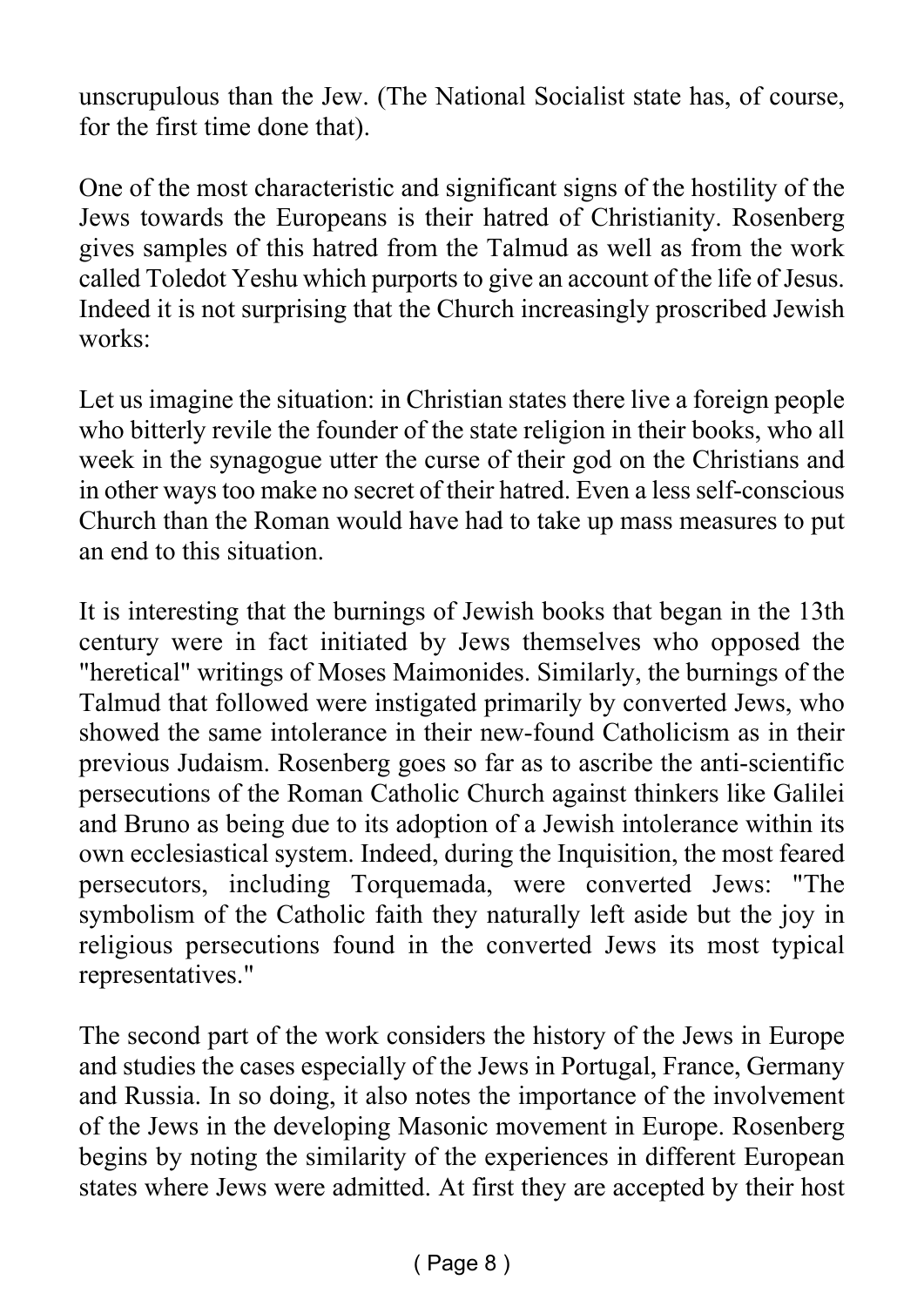nations with little reserve, then they begin their inborn exploitative usurious business to hold princes and populace under their control and finally they suffer anti-Semitic persecutions or expulsions. In Portugal, the Jewish history begins already in the 11th century and the Jews are seen to profit greatly from the growing slave-trade and to lend these profits to the local population at ever higher interest until popular revolts finally break out in the 16th century. In France, the presence of the Jews in the land can be detected from as early as the 6th century but it was especially under Charlemagne and the Carolingians that they achieved a high status in France as commercial agents. As in most countries, their worldly ambitions knew no bounds and, in the 9th century, Bishop Agobert of Lyons undertook a long and arduous official campaign against their commercial cunning and arrogant mistreatment of Christian slaves. But he found that the Jews had protection in high places and his efforts bore little fruit. It was not until the beginning of the 14th century that popular agitations succeeded in driving them out of Lyons. In central France, the economic situation after the Crusades was extremely favourable to the usurious activity of the Jews and they exploited it to the utmost – until they were driven out in the late 14th century.

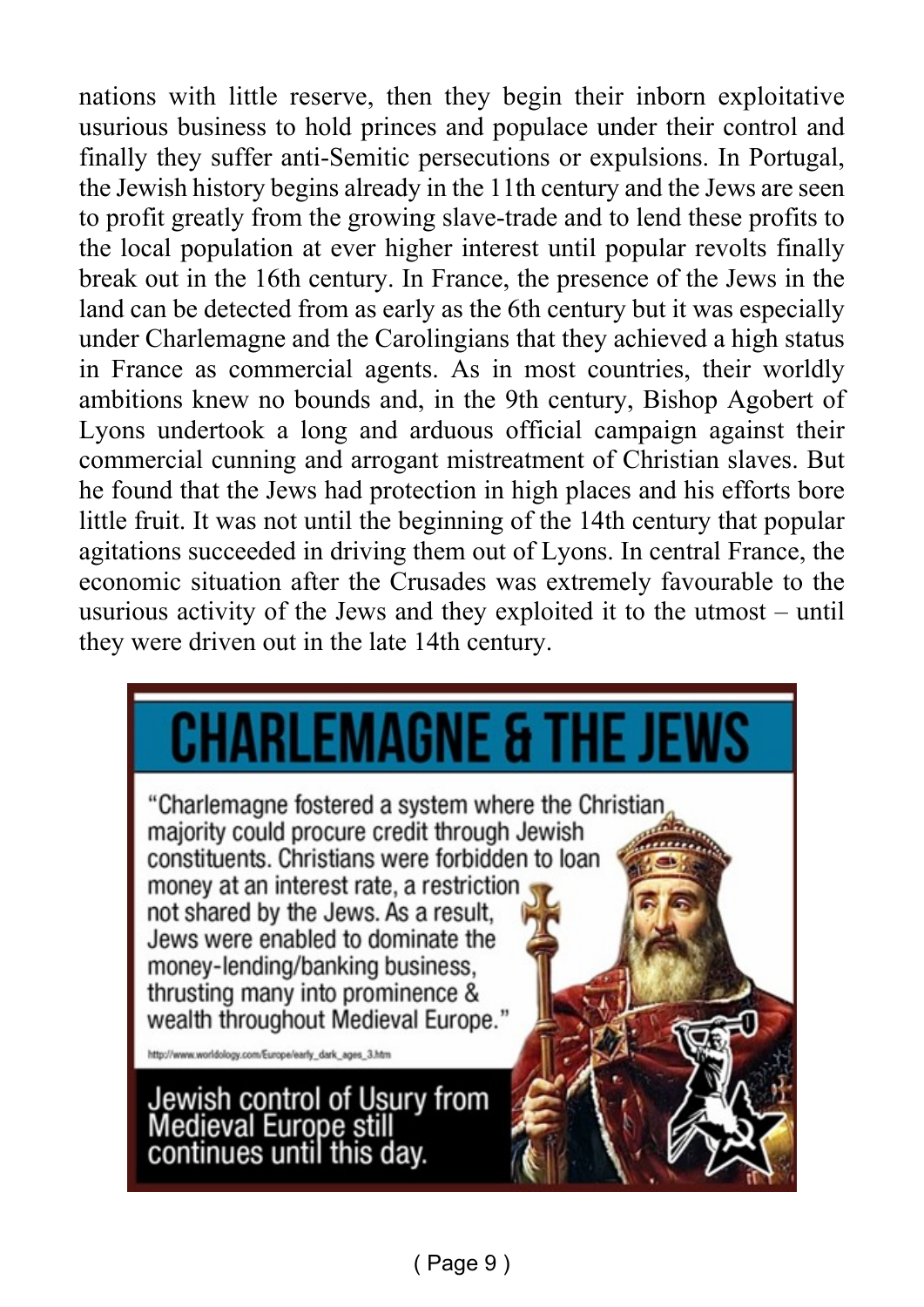Only in Pamiers at the foot of the Pyrenees was the Jewish conduct more tolerable since the rabbis enforced strict rules of moderation among their people. As a result, there was hardly any persecution of the Jews in this region. During the French Revolution, however, the Jews worked fervently for their emancipation through such agents as Herz Cerfbeer in Alsace and Moses Mendelssohn in Berlin. And the barriers that separated their usurious existence from that of the Gentiles gradually began to be removed. Although the Jews formed from earliest times an international network that aided Jews in different countries through mutual contacts, the rise of Masonry in the early 18th century helped them operate more effectively and clandestinely through the various lodges of Europe. At first the Jews were not accepted in the Masonic lodges on account of the prevailing aversion to them. But, gradually, movements like the Martinist in the 18th century began to accept Jews in large numbers and lodges that were primarily Jewish too began to be established.

The anti-royalist and anti-clerical aims of the Masons are clear in the part played by them in the French Revolution. Rosenberg points particularly to the role of the Jew Cagliostro in initiating the calamity. Later, when the Revolutionary Army decided to expand its ideas in other parts of Europe through military expeditions, it was aided by the fact that there were Masons among the German generals as well who allowed the French to conquer German territory with little difficulty. Rosenberg explains the conquests of Napoleon too as being due largely to Masonic support, a support that was withdrawn when he decided to use Masonry for his purposes rather than let it use him for theirs.

In the 19th century the development of Jewish lodges proceeded steadily until Masonry became identical with Jewish ideas of revolution. As Gotthold Salomon of the Frankfurt "Rising Dawn" lodge aptly remarked: Why is there also no trace in the entire Masonic ritual of Church Christianity? Why do the Masons not talk of the birth of Christ but, like the Jews, of the creation of the world? Why is there no Christian symbol in Freemasonry? Why the circle, the square and the scales? Why not the cross and other instruments of torture? Why not, instead of Wisdom, Strength and Beauty, the Christian trio: Faith, Charity, Hope? (P.110)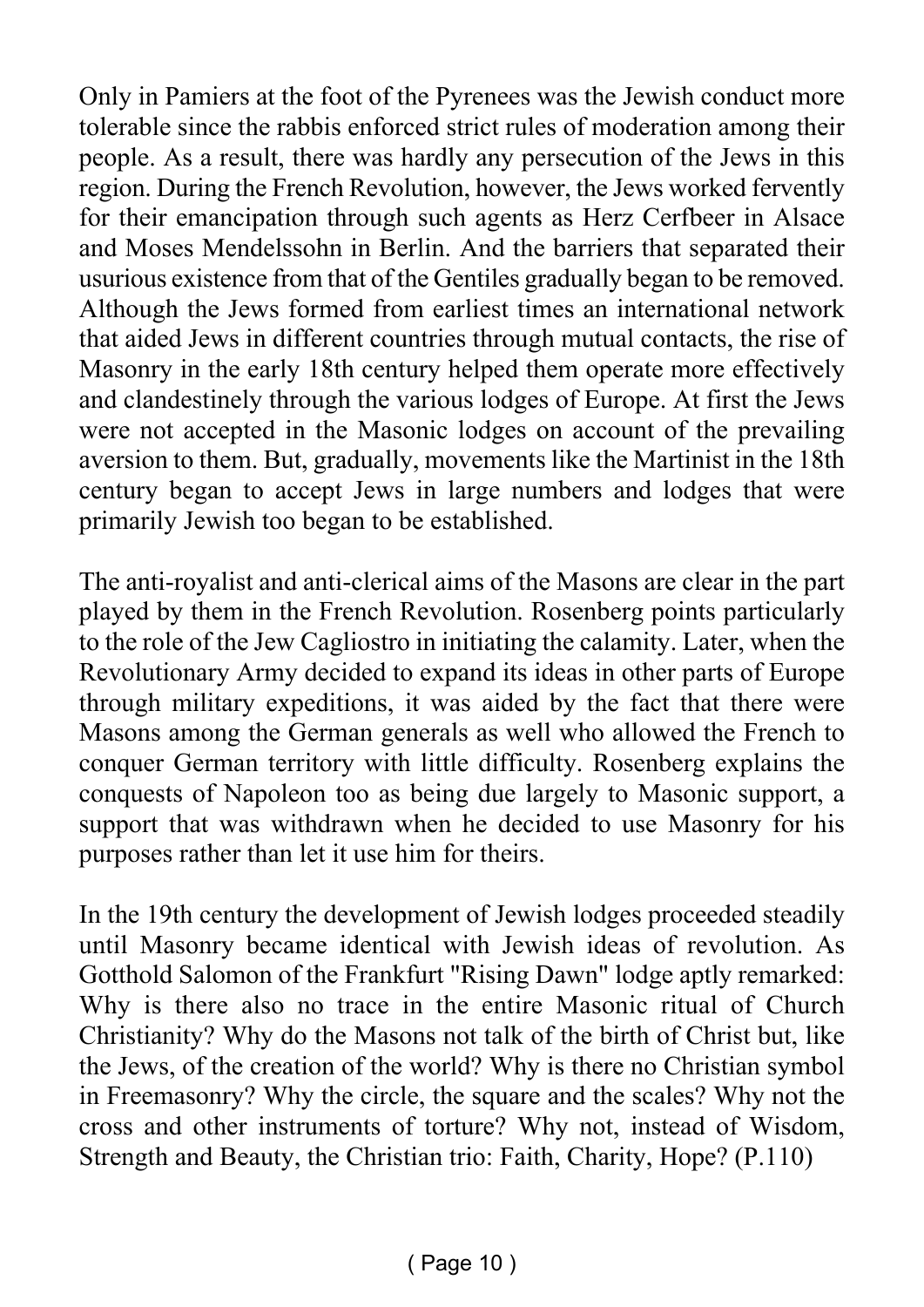Soon there sprung up revolutionary nationalistic movements all over Europe such as Young Germany and Young Italy and Young Europe. The subversive anti-European aims of the revolutions of the 19th century are revealed in a message written by the Jew Piccolo-Tigre:

The most important thing is to isolate man from his family and to make him immoral ... When you have instilled aversion to family and religion in a number of minds then let fall some words exciting a desire to enter into the lodges. The vanity of the bourgeoisie to identify itself with Freemasonry has something so banal and universal that I am always delighted at human stupidity. I wonder that the entire world does not knock on the doors of the most eminent and requests to be one more labourer in the reconstruction of the temple of Solomon. (P.113)

After the Paris Commune of 1871, the revolutionary movements fostered by Masonry gradually transformed themselves into socialist and communist ones. Marx and his colleagues saw to it that the socialist movement would not be a purely workers' movement but one always led by Jewish intellectuals such as Trotsky, Kuhn and Leviné. At the same time, the core of the anti-European conspiracy was crystallised in such exclusively Jewish societies as the B'nai B'rith Order founded in New York in 1843 and the synagogues themselves. The chief rabbi of Frankfurt, Isidor, for instance, declared in 1868:

Already the peoples, led by the societies for the regeneration of progress and enlightenment (i.e. the Freemasons), begin to bow before Israel. May the whole of mankind, obedient to the philosophy of the Alliance Universelle Israélite, follow the Jew, who rules the intelligentsia of the progressive nations. Mankind turns its gaze to the capital of the renovated world; that is not London, nor Paris, nor Rome, but Jerusalem, which has risen from its ruins, which is at once the city of the past and of the future. Zionism was the culmination of this Jewish ambition and it achieved its great victory in 1917 when Britain conquered Jerusalem from the Turks.

As regards the relationship of the Jews to the Germans and the German Empire, Rosenberg is careful to highlight first of all the essential incompatibility of the Jewish mind, with its abhorrence of mystical religion and anything falling outside the realm of rational calculation, with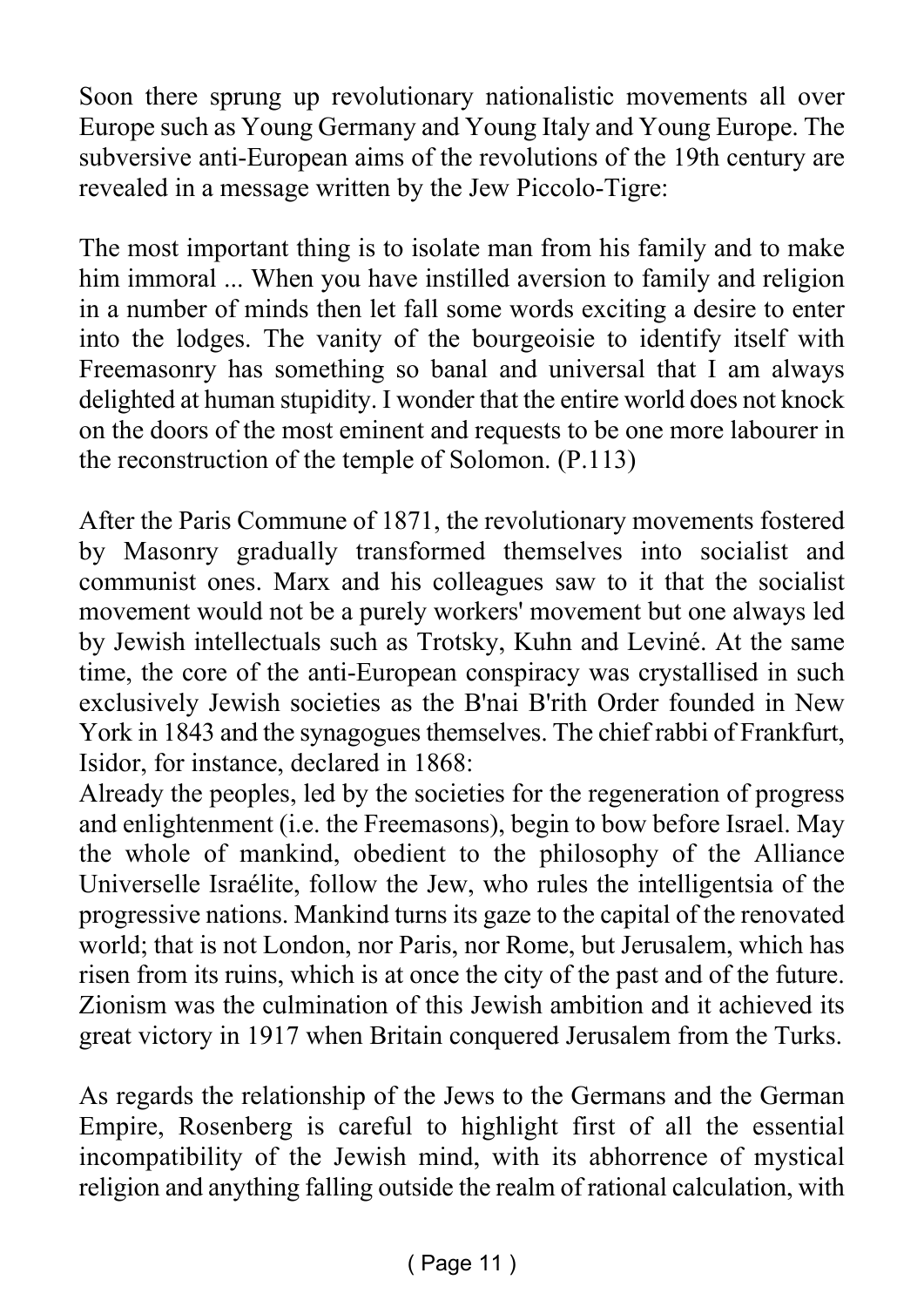the German, for "there is in Europe perhaps no nation that has explored and explained the inner mystery of man as the German?" (p.94). Rosenberg perceptively observes that the "depth of feeling and tenderness" that Schiller praised in Goethe indeed constitutes the very essence of the European soul. This is the reason why, whereas the Jews were able to live fairly comfortably with Frenchmen and Englishmen, they positively hated the Germans – as they did the Russians also, whose spiritual inclinations stood in stark opposition to the Jewish existence. It is not surprising then that, when the Jews realised that the British Empire served the Zionist internationalist dream more effectively than the German imperial one, they decided to back the English against the Germans in the first World War.

Organised through the 'Alliance israélite universelle', the Jews embarked on a single-minded enterprise of destroying Germany. It is true that there were some anti-Zionist Jews in Germany who feared that the recognition of the Jews as a nation would mean that they could no longer hide as "state citizens" when accused of commercial or political treason in their adopted nations. But the solidarity among the Jews internationally was paramount and Fichte's early fears in his Addresses to the German Nation (1808) were fulfilled: Does not the evident thought strike you that, if you give the Jews, who are, regardless of you, citizens of a state that is stronger and more powerful than all yours, also citizenship in your states, your other citizens will be fully under their feet? (P.135)

The horror of a total Jewish rule over European society was first realised in the Russian Revolution, when the Jewish Bolsheviks took over the reins of government from more moderate elements and established a Jewish Russian government. Rosenberg had in fact witnessed at first hand the Jewish control of the Soviet state when he travelled in 1917 and early 1918 from St. Petersburg to the Crimea. As he reveals:

In the name of fraternity and peace the Bolshevists lured to themselves unthinking hordes and set to work immediately with a raging hatred against everything "bourgeois" and soon with a systematic slaughter and civil war, if this one-sided massacre can be called that. The entire Russian intelligentsia, which had for decades striven for the Russian people and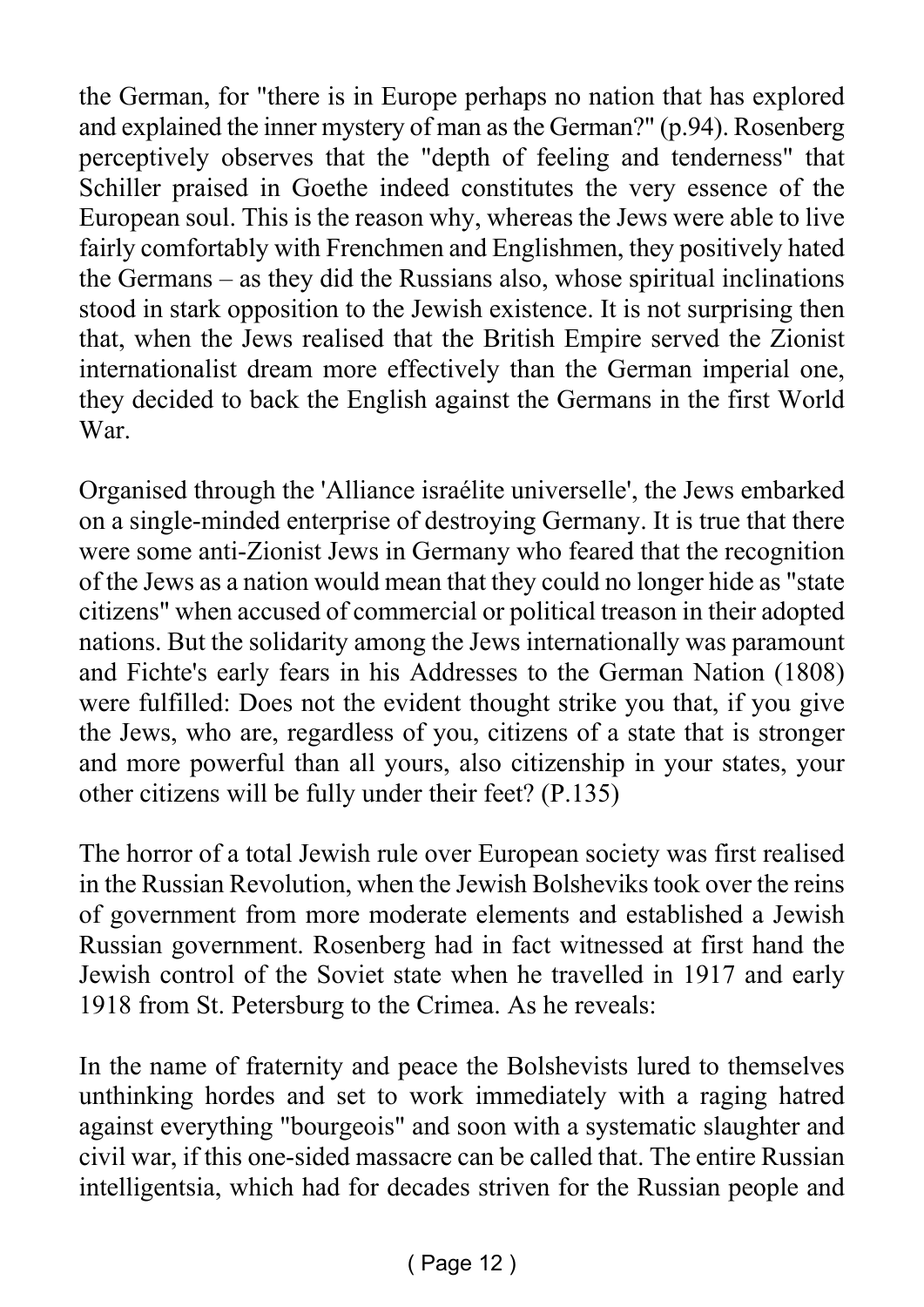had gone to the gallows or were exiled for its welfare, were simply killed wherever they could be got hold of ... The workers and soldiers were pushed to such a degree that there was no return for them any more, they became the will-less creatures of the tenacious Jewish rule which had burned all bridges behind it. (P.143)



The problem with any Jewish rule of the world is the defective and dangerous quality of the Jewish mind itself. This is what Rosenberg explores in the last part of the present work.\* He focuses at first on the Talmud as an exemplar of the Jewish intellect and points to the complete lack of any metaphysical or religious value in it. Rather, everything is cut and dried: "The world has been created out of nothing by the god of the Jews, the people who should rule the world and to whom every created thing belongs by right." Around this fundamental premise is woven a vast tissue of sophistical hair-splitting and moral casuistry that is sometimes incomprehensible and at other times obscene. The other basic defect of the Jewish mind, its technical tendency, is exemplified in the various manifestations of modernism itself. As Rosenberg points out:

Today railways and poetry, aeroplanes and philosophy, warm-water heating and philosophy belong to culture; here a methodical differentiation is required. With the word 'culture' one should designate only the expressions of man that are the product (whether it be a felt or a thought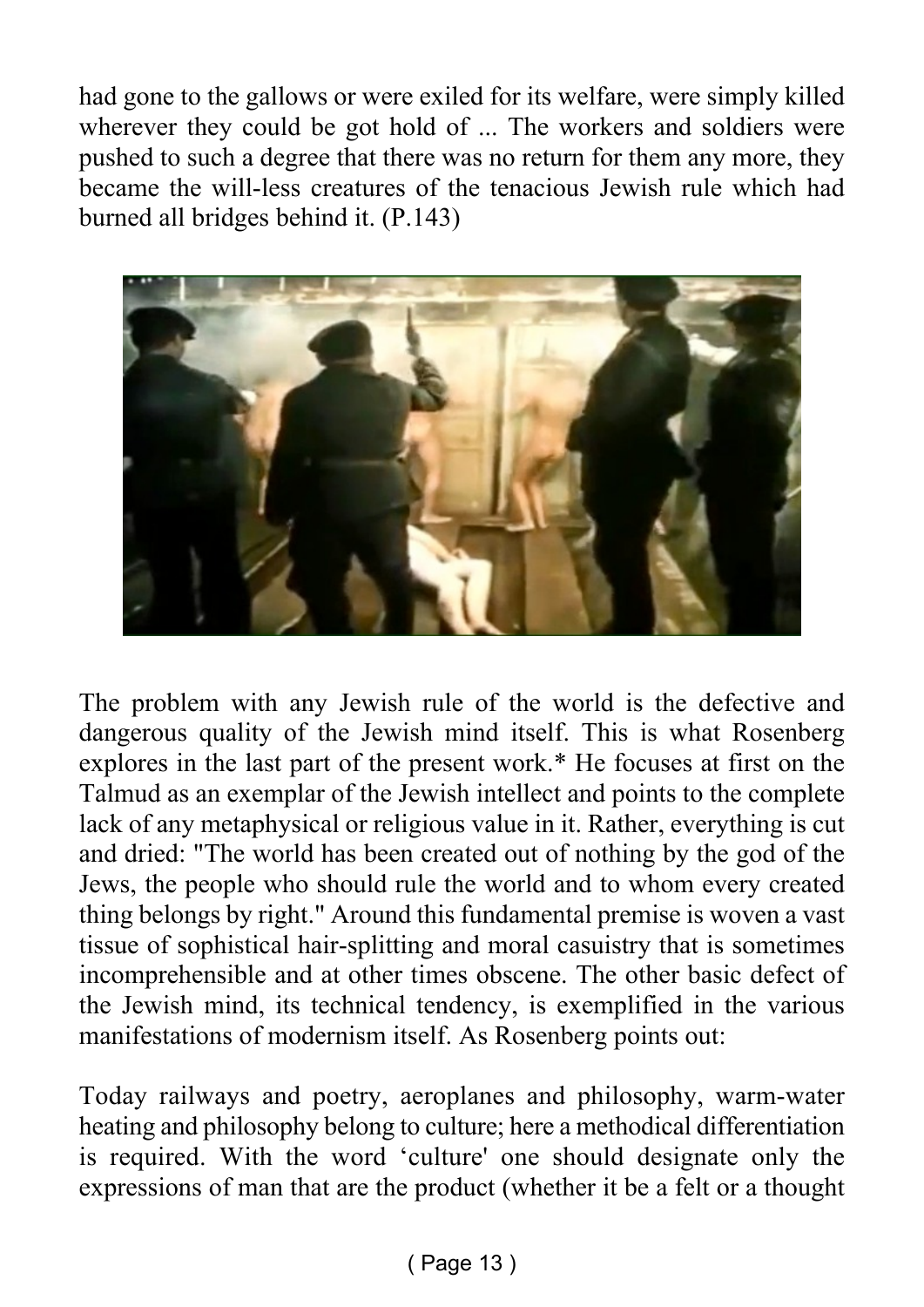one) of a world-conception. To this belong religion, philosophy, morality, art and science insofar as they are not purely technical. The rest is trade, economy and industry, which I would like to designate as the technique of life. Now it seems to me to be an important insight into the essence of the Jewish mind when I name it a predominantly technical mind. In all the fields that I have counted as belonging to the technique of life, it has, as we have seen, always been active with a tenacious energy and with great success. But even there, whence culture springs, it is only the external technical side of it in its different forms that it has left its mark on or possessed. (P.152)

[\*These observations of Rosenberg's should render the contemporary discussions of Jewish IQ (see, for instance, G. Cochran, J. Hardy, H. Harpending, "Natural history of Ashkenazi intelligence", Journal of Biosocial Science 38(5), 2006, pp. 659-693, and Richard Lynn, The Chosen People: A Study of Jewish Intelligence and Achievement, Washington Summit Publishers, 2011) rather worthless except as academic exercises.]

Similarly with the Jewish obsession with laws. As Rosenberg explains:

The more clearly and definitely the feeling for justice and injustice is rooted in a people, the less it requires a complicated juristic technique, and so much more spiritual culture will it possess. Thus it is a totally misleading judgement to see in the minute enumeration of the permitted and prohibited activities of daily life an expression derived from a higher ethos.

Quite on the contrary: it is a sign that the main focus of morality does not lie within man but this is determined merely externally, wherein reward and punishment for its observation are decisive. And here it is characteristic of the Jewish mind that the simple morality of good and evil has led to a tangle of laws and to a commenting on the same lasting hundreds of years. (P.153)

This is in contrast to the quintessential Indo-European mind: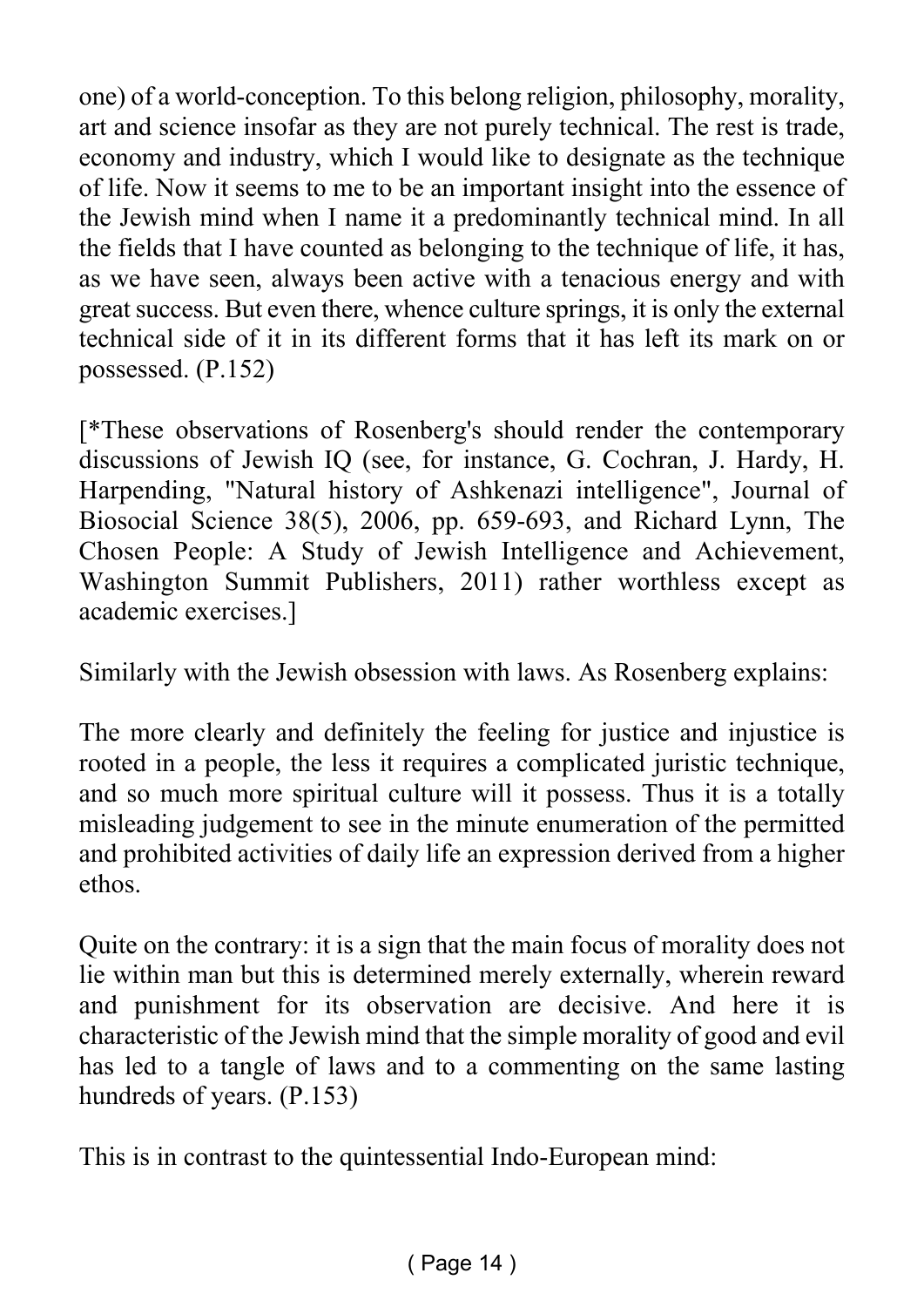... the knowledge of the Indians arose from the longing for the interconnectedness of the universe and led to purified and symbolical knowledge, that thus this knowledge served only as a means to a goal going beyond the same. The Jew has shown throughout his history a search for knowledge in itself, avoided every metaphysical like an infectious disease, and instinctively persecuted the few exceptions who flirted with philosophy. The knowledge of the Law was for the Jew a goal in itself. (P.154)

That is why, Rosenberg points out, Christ's teaching of a kingdom "within us" is essentially repugnant to the Jew.

All the myths that the Jews learnt from the Sumero-Akkadians and, later, the Persians, they turned into historical facts that justified their single political aim of ruling others. Thus when the Jews heard of the immortality of the human soul for the first time from the Persians, when they heard of a messiah, a Saoshyant, who would deliver the world from the power of the evil principle to establish a heavenly kingdom into which would enter not only the holy but finally also, after severe punishment, all the countless penitent sinners, they understood of this principle of a world-liberating love only the idea of a world-ruling messiah. (P.155)

Those myths and symbols adopted by the Jews into the apparently mystical Kabbalistic work, the Zohar, have turned into "the driest magic".

The technical tendency of the Jewish mind is displayed equally in Moses Maimonides' Moreh Nebukim and in the works of Spinoza, who ... as a genuine Jewish technician ... accomplished the stunt of bringing these opposites [Descartes and Giordano Bruno] to a common denominator and to combine them in an ingenious 'system'. That he could do this shows that he understood neither. (P.160)

Similary in science:

It is now not hard to outline the sphere of the Jewish mind with total strictness. It has always mastered that field of science which is possessed only through the understanding. The lack of imagination and inner quest,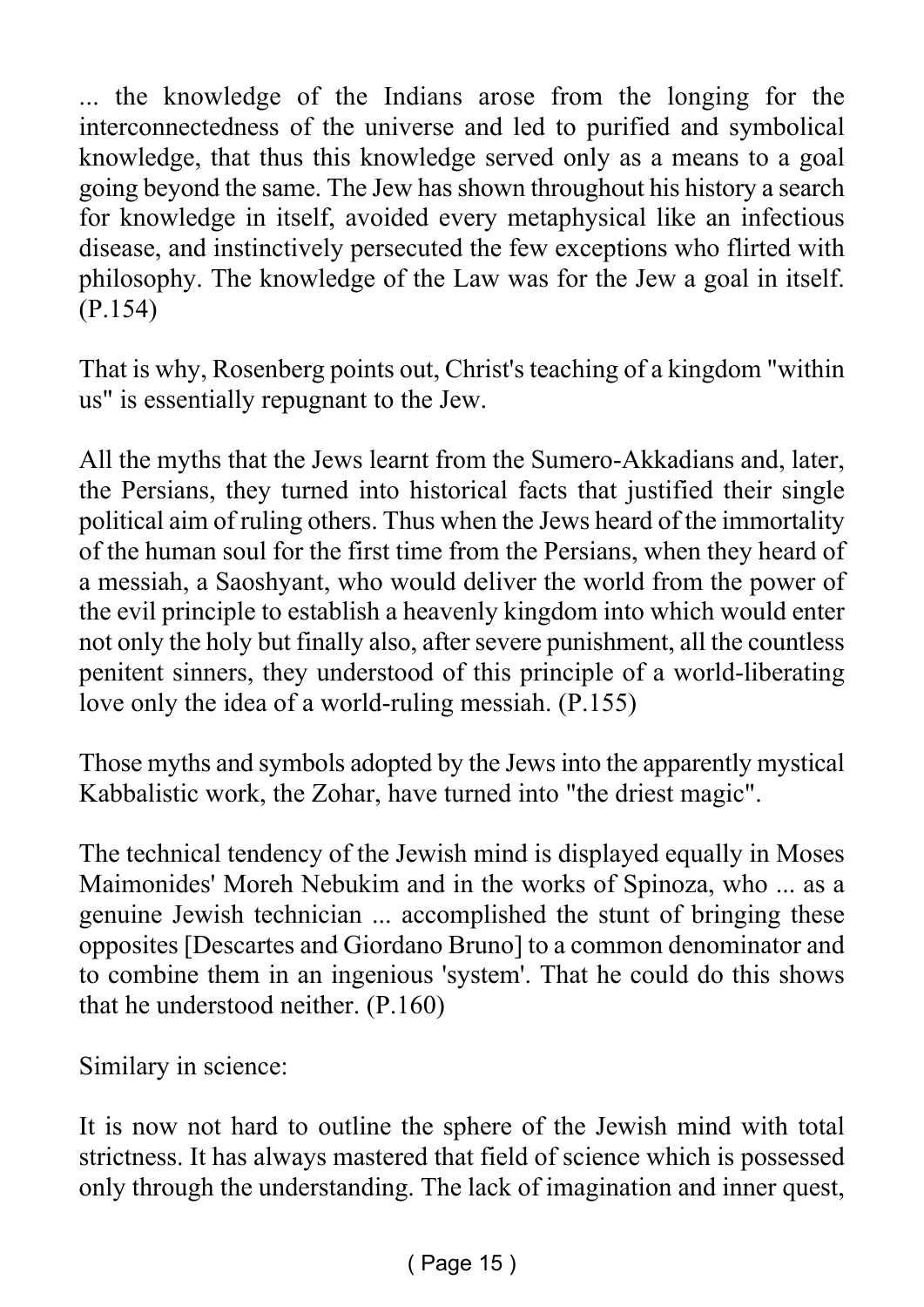which damned the Jew to sterility in religion and philosophy, emerges also in science. Not a single creative scientific idea sprang from a Jewish mind, nowhere has it pointed out new paths. (P.162)

The dangerous influence of the Jewish mind on modern technological society is summarised by Rosenberg thus:

If, thanks to the efforts of self-sacrificing men, science had been brought so far as to be on the track of the fundamental laws of the cosmos, now there emerged a factor that could not easily earlier: the technical processing of the collected knowledge that promotes immediate usefulness. Man began to become increasingly the slave of his creation, of the machine, the technique of life established itself more and more. And that meant the breach through which the Jew rushed into our culture! (P.163)

As for their contributions to the arts, Jews can only produce virtuosos who substitute quantity of performance for quality, composers like Mahler who seek technical special effects and impresarios like Reinhardt who produce all manner of entertainment circuses. Jewish art critics abjure form for technique and favour Artistic Bolshevism\* and Futurism – and nevertheless dare to speak all the same time of the "soul" and "inexpressible inner experiences". In the literary field, Rosenberg points to the case of Heinrich Heine who, despite his veneer of European culture, was typically Jewish in his hatred of Christianity. Kant's attempt to show that faith is beyond reason was particularly annoying to the reason-bound mind of Heine. In fact, at the end of his life, Heine gave up all attempts to emulate European philosophy and said on his death-bed: "I do not need to return to Judaism since I have never abandoned it". Finally, the inveterate Jewish hatred of Christianity has appeared in a new political guise in the doctrine of Marx, who preached materialistic atheism to get rid of all religions and internationalism to get rid of all nations so that the world could be more easily ruled by the Jews. [\*Nowadays called Cultural Marxism.]

In the final analysis, the essential characteristic of the Jews is a sheer nationalistic version of the Schopenhauerian Will-to-live, the concept that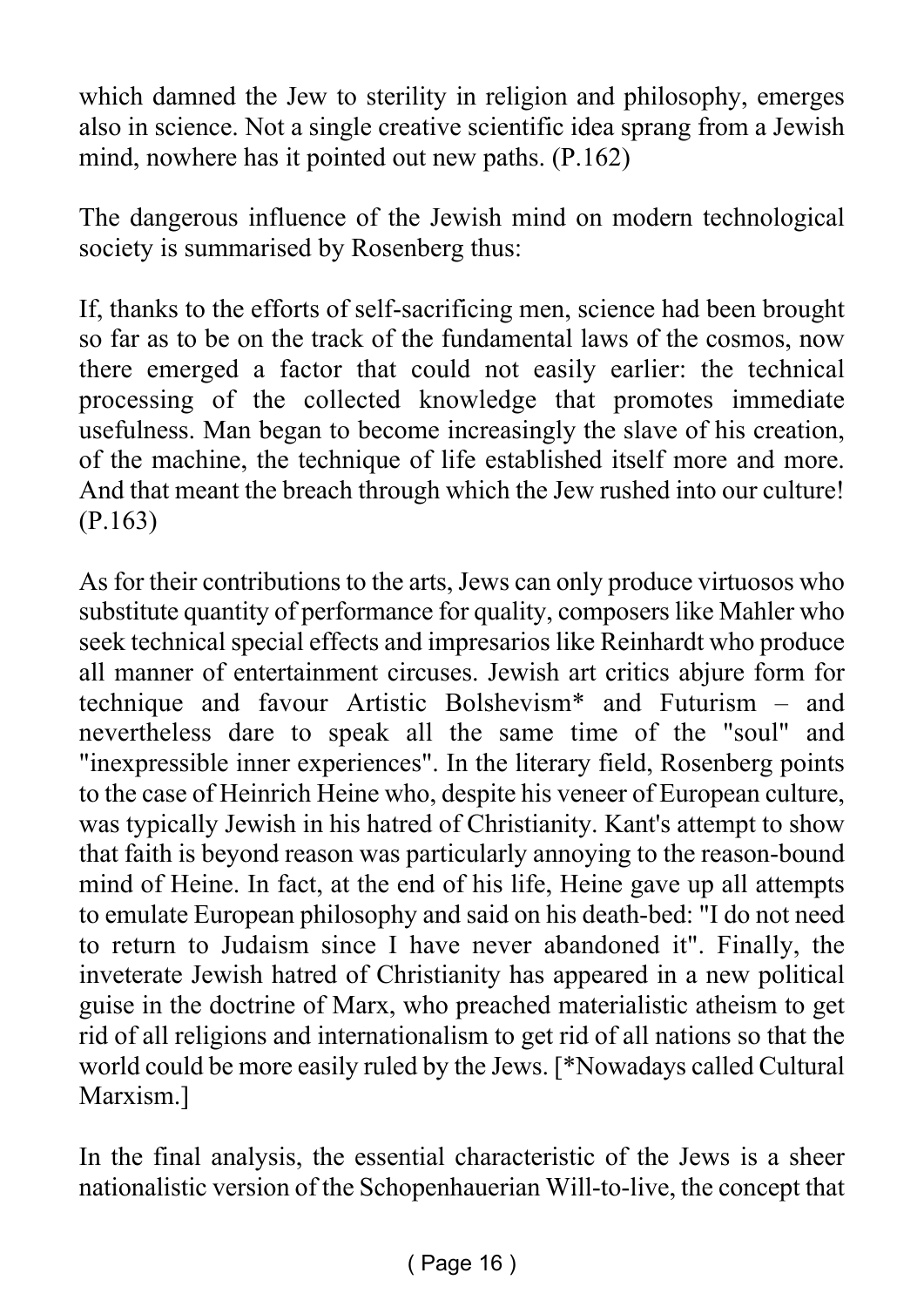Nietzsche reinterpreted as a Will-to-power.\* Thus "the basis of [the Jew's] character is the unchecked instinct, his goal world-domination, his means cunning utilitarian sense and energy." Incapable of love and the creative instinct linked to it, he has devoted his entire existence to the acquisition of the means of world-rule – symbolised in Wagner's Ring operas by the gold of the Rhine.\*\* In contrast to other world-conquerors, such as the Romans, or Napoleon, the Jews are marked by a total cultural sterility behind the religious fanaticism that compels them to represent themselves as "the chosen people". But, like the slave who wishes to play the lord, the Jew will only succeed in riding his master's horse to death.

[\*Rosenberg detects the same characteristic also among their fellow-Semites, the Islamic Arabs. \*\*Indeed both Alberich in Wagner's Ring and Klingsor in Parsifal are vivid portraits of the eternal Jew.]

A solution to the problem of Jewish intellectual influence on, and control of, European society can only be achieved by revoking the emancipation of the Jews:

The German mind, left to itself, would have soon established its own equipoise, but through the Jewish power in the press, theatre, trade and science it was made almost impossible for it. We ourselves were to blame; for we should not have emancipated the Jews but should have created insurmountable exceptional laws for the Jew as Goethe, Fichte, Herder had demanded in vain. One does not leave poison lying round unobserved, does not give it equal importance with antidotes, but preserves it carefully in black cabinets. That has finally happened – after 2000 years – in the National Socialist Reich! (P.165)

The alarming expansion of Jewish power can only be checked by the immediate cessation of tolerance, since ... every European must become aware that it is a matter of everything that our mind, our character has handed over to us as an inherited tradition to be fostered and administered and that here humanitarian tolerance in the face of aggressive hostility signifies plain suicide." (P.187)

One crucially important step in this direction was suggested already by Fichte in the 18th century: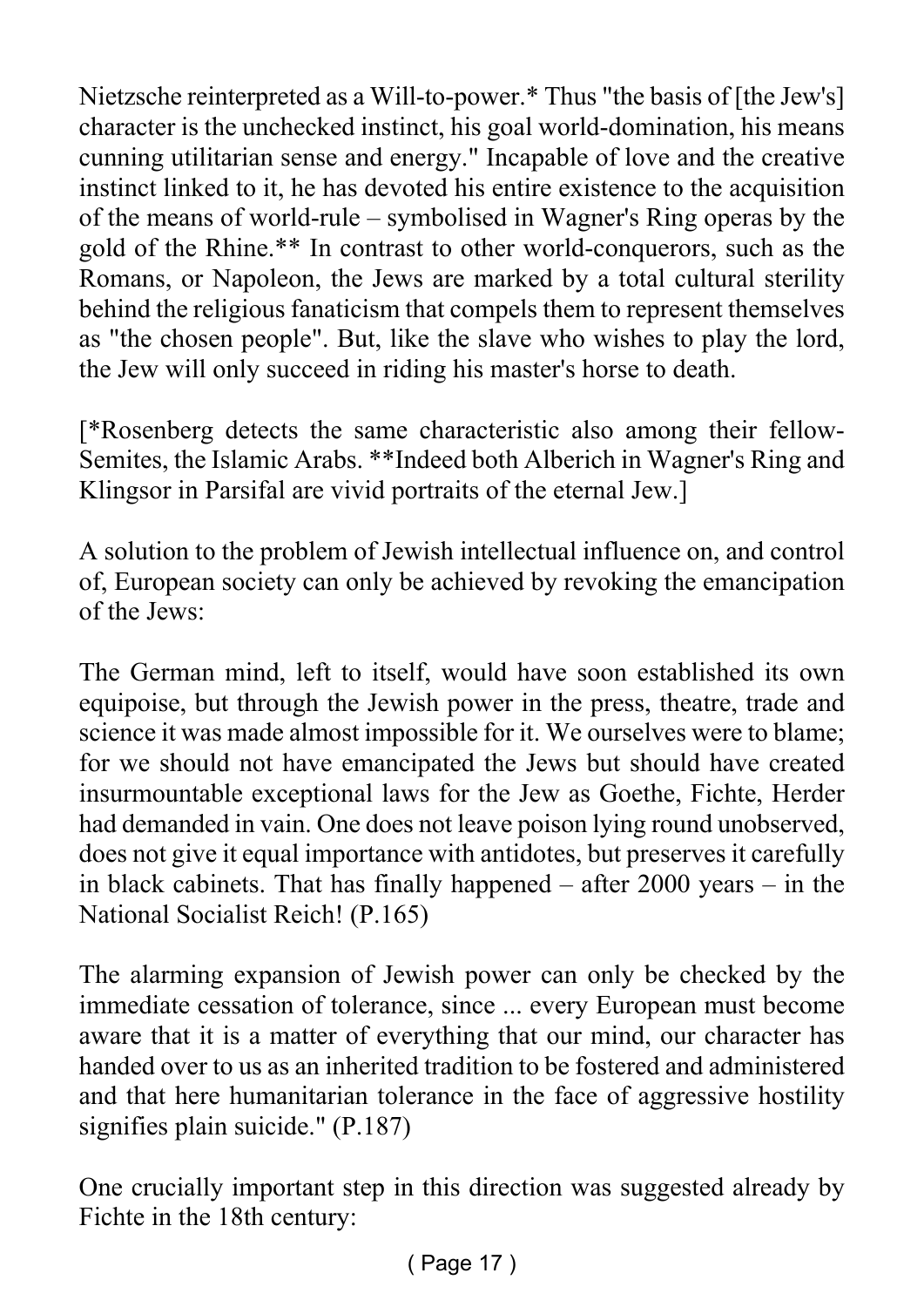They must have human rights, even if these do not belong to them as to us . . . but to give them civil rights I see no means of doing so, at least, other than cutting off one night all their heads and placing on them others in which there is not a single Jewish idea. In order to protect ourselves from them I see no other means than to conquer their extolled land for them and to send them all there. (P.188)

Following Fichte, Rosenberg suggests his own plan for the curtailment of Jewish power in Germany which would ensure that:

1. The Jews are recognised as a nation living in Germany. Religious faith or the lack of it play no role.

2. A Jew is one whose parents, father or mother, are Jews according to this nationality; a Jew is from henceforth one who has a Jewish spouse.

3 . Jews do not have the right to engage in German politics in words, writing or actions.

4. Jews do not have the right to occupy state offices and to serve in the army either as soldiers or as officers. Their work performance here comes into question.

5. Jews do not have the right to be leaders in state and communal cultural institutions (theatres, galleries, etc.) and to occupy professorial and teaching positions in German schools and universities.

6. Jews do not have the right to work in state or communal test-, control-, censorship-, etc. commissions; they also do not have the right to be represented in the directorships of state banks and communal credit institutions.

7. Foreign Jews do not have the right to settle permanently in Germany. Acceptance into the German state federation should be forbidden to them under all circumstances.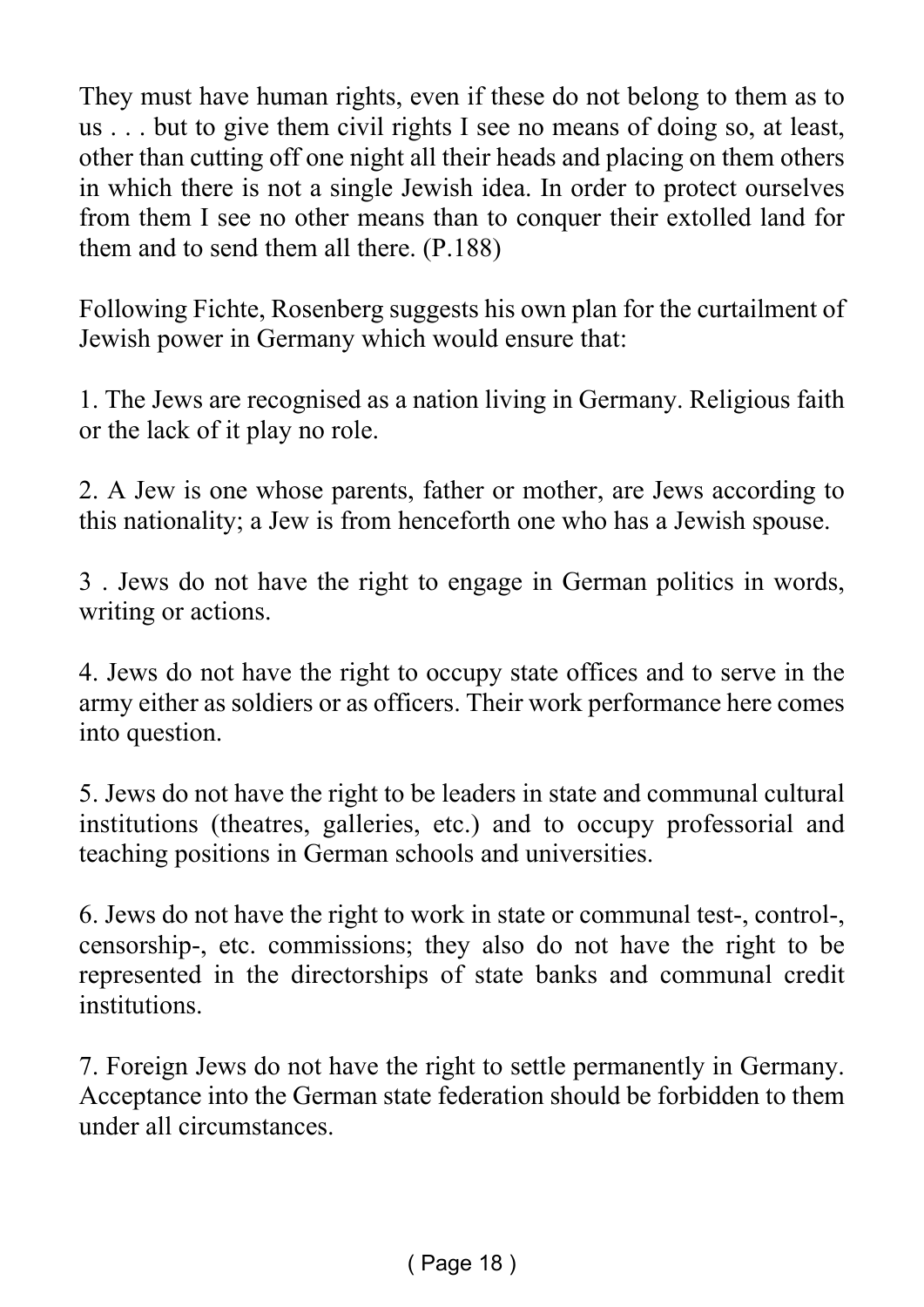8. Zionism must be actively supported in order to transport a certain number of German Jews yearly to Palestine or generally over the borders. (P.189)

While these legal restrictions can only provide the conditions for the natural development of German culture, care must be taken to foster German culture at the same time. It will be necessary in this regard to cultivate a Christianity that is equally free of the noxious Jewish influence of the Old Testament: "The Christian spirit and the 'dirty Jewish' spirit must be separated; with a sharp cut the Bible is to be divided into Christian and Anti-Christian." Instead of considering the ancient Hebrews as the forebears of Christian Europeans, it would be much more appropriate and rewarding to study, and absorb, the spiritual achievements of the ancient Indo-Europeans, Indian, Persian, Greek and German.

Although Rosenberg's goals of European nationalism may today – after the military defeat of the National Socialists – seem insuperably difficult in the face of the growing American-Jewish globalisation of the world, one may derive a certain encouragement from the following remark made by Rosenberg regarding the campaign of the National Socialists to end the financial slavery of the international Jew: "If this could be achieved even only partially the axe would have been laid to the life-tree of the Jew." (P.189)

#### **We must cast the Jew from our presence, and ALL kikejews from our realm!** Alexander Jacob